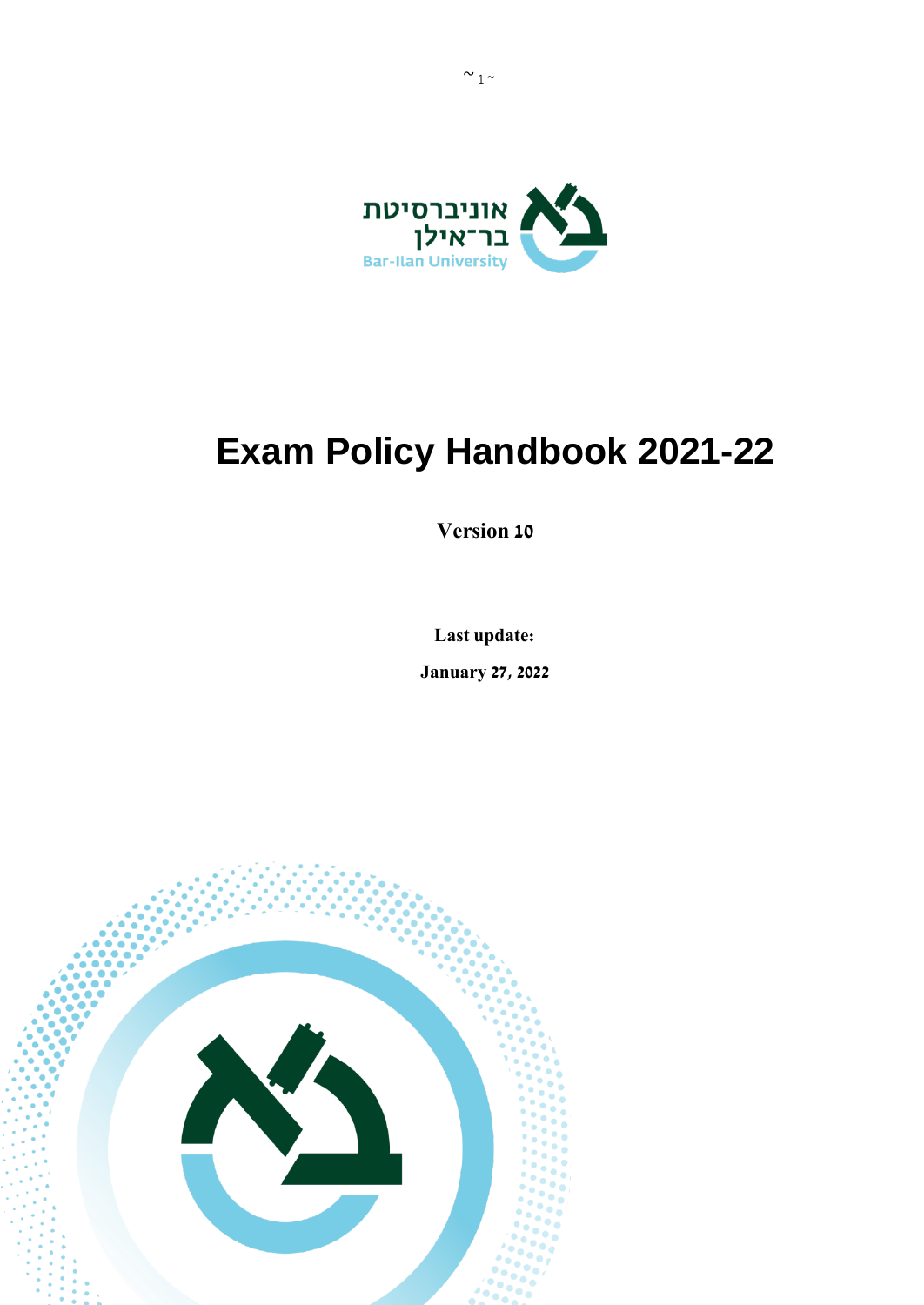# **Table of contents**

|    | EXAM PERIODS AND MAKE-UP EXAMS (MOEDS)3 |
|----|-----------------------------------------|
| 2  |                                         |
| 3  |                                         |
| 4  |                                         |
| 5  |                                         |
| 6  |                                         |
| 7  |                                         |
| 8  |                                         |
| 9  |                                         |
| 10 |                                         |
| 11 |                                         |
| 12 |                                         |
| 13 |                                         |
| 14 |                                         |
| 15 |                                         |
| 16 |                                         |
| 17 |                                         |
|    |                                         |

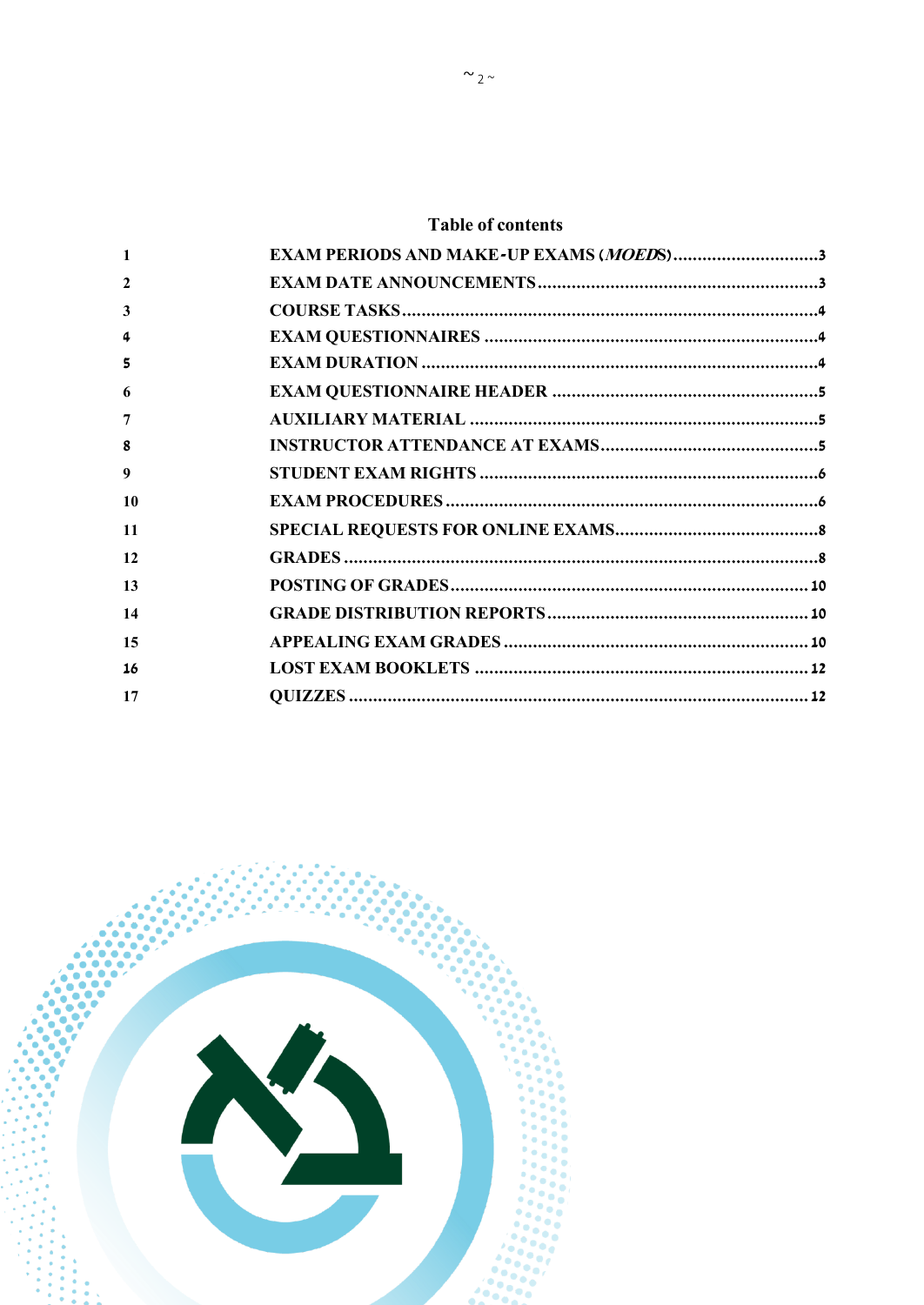The purpose of this policy document to to establish and publicize all the Bar-Ilan University rules and regulations regarding examinations held at Bar-Ilan and at colleges in which Bar-Ilan conducts academic activity. Bar-Ilan reserves the right to amend its policy from time to time. The Vice-Rector is authorized to grant exceptions to policy in special cases and for reasons indicated. The version in effect is the one that appears on the Bar-Ilan University website (independent of the date an individual student began their studies).

The exam policy document has been drawn up by the Vice-Rector in cooperation with the Chief Officer for Student Affairs and the Student Union.

#### <span id="page-2-0"></span>**1 Exam periods and make-up exams (moeds)**

1.1 Every course that holds a final exam for determining the course grade will also hold a second such exam (Moed Bet); any student who did not take the first exam (Moed Aleph) or who scored 70 or below, is entitled to a Moed Bet exam.

A student who scored 71 or higher may register for grade improvement in Moed Bet until one week before the exam.

Students who wish to register for Moed Bet less than one week before the exam, may do so under the conditions indicated in the Exam Office guidelines on the Bar-Ilan website.

The final grade for students who have taken their exam at least twice (including a special Moed) will be based on the score of the latest exam taken.

#### <span id="page-2-1"></span>**2 Exam date announcements**

- 2.1 The exam schedule is arranged by the departments and is based on their requests, in collaboration with the Exam Office.
- 2.2 Exam dates for fall semester courses and for year-long courses are announced one week before online course registration begins, in the summer. That schedule is preliminary, and is subject to changes during the change window as indicated below.
- 2.3 Exam dates for spring semester courses are announced one week before the schedule change and course addition window of the spring semester. That schedule is preliminary, and is subject to changes during the change window as indicated below.
- 2.4 The exam schedule is publicized in the In-Bar portal.
- 2.5 Changes may be made to exam dates by agreement of 80% of course participants, for a period of three weeks from the end of the schedule change window only. That schedule is then the final one.

After the schedule is finalized, in exceptional cases only, and based on departmental request, changes may be permitted only by agreement of 100% of course participants. Changes will be made up to three weeks before the end of the semester. Requests beyond that change period will be not be considered.

nte that in many cases, changes to Moed Aleph exam dates require changes to Moed Bet exam too, students who agree to a date change are giving their agreement to changes in both dates.

**Piquests for such changes may be submitted only through the department, which is is responsible** for forwarding them to the Exam Office. Requests and initiatives received by the Exam Office directly from students will not be considered.

At the end of the change window, the finalized exam dates are posted by the Exam Office on its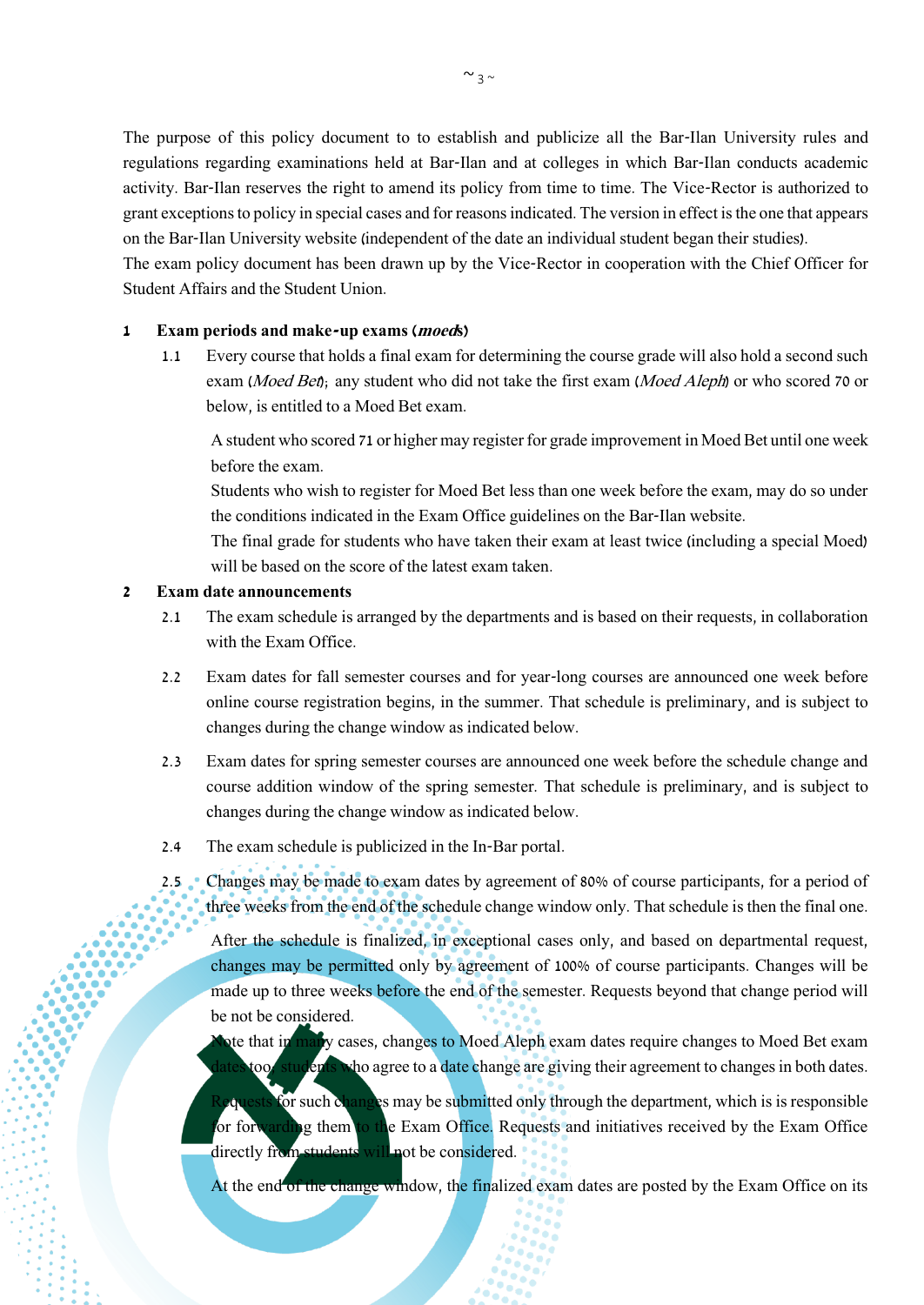website. Note that Bar-Ilan University reserves the right to change exam dates, without student agreement, up to three weeks before the end of the semester which is the beginning of the exam period.

The Exam Office does not notify students of changes in exam dates individually. It is the responsibility of each and every student to follow announcements and remain informed about changes in exam dates. The dates that are binding are those shown on the website only.

#### <span id="page-3-0"></span>**3 Course tasks**

- 3.1 The course syllabus is published on the Bar-Ilan website by the instructor. The syllabus must contain a description of the course, its learning products and course tasks with their relative weighting. The instructor must make sure that tasks are reported and updated in the exam system. If course tasks and weightings are not specified in the syllabus by the end of the change window, the final grade will be based in its entirety on the final exam.
- 3.2 Instructors are entitled to change the task components and their relative weighting during the semester, but only by agreement of all registered students.
- 3.3 Changes in task components will be accepted by the Exam Office until one month prior to the end of the course (the end of the semester in which the course is held).
- 3.4 Consequently, task components and their relative weighting may not be changed after grades have already been fed into the system, of course.
- 3.5 For students who have been authorized to take an exam in a special Moed, course requirements (tasks and their weighting) that apply to them are those that had been in effect in the year in which the course was taken and not in the year in which the final exam was taken.

#### <span id="page-3-1"></span>**4 Exam questionnaires**

- 4.1 Submission of exam questionnaires is the responsibility of the instructor.
- 4.2 Exam structure (question format, duration, auxiliary material) is to be identical for all Moeds; similarly, the discrepancy in exam difficulty between exams of the different Moeds should be minor.
- 4.3 The language of exams for courses conducted in Hebrew should be Hebrew only. A translation into an additional language may be added to the Hebrew exam.
- 4.4 Exam questionnaires must be submitted until two weeks prior to the exam date. This instruction also applies to instructors who plan to be out of the country for the exam period.
- 4.5 Exam framework (classroom-based or online; question format; duration; etc.) may be modified is one Moed to the next only by approval of the Vice-Rector and for good reason, clearly indicated.

## <span id="page-3-2"></span>**5 Exam duration**

- 5.1 Time allotted to exams shall be indicated on the exam questionnaire, and in general should not exceed three hours. An instructor may not grant an extension during the exam, and thus should establish an appropriate exam duration in advance.
- 5.2 Exams longer than three hours are to be held in the third time block only or on Friday in the first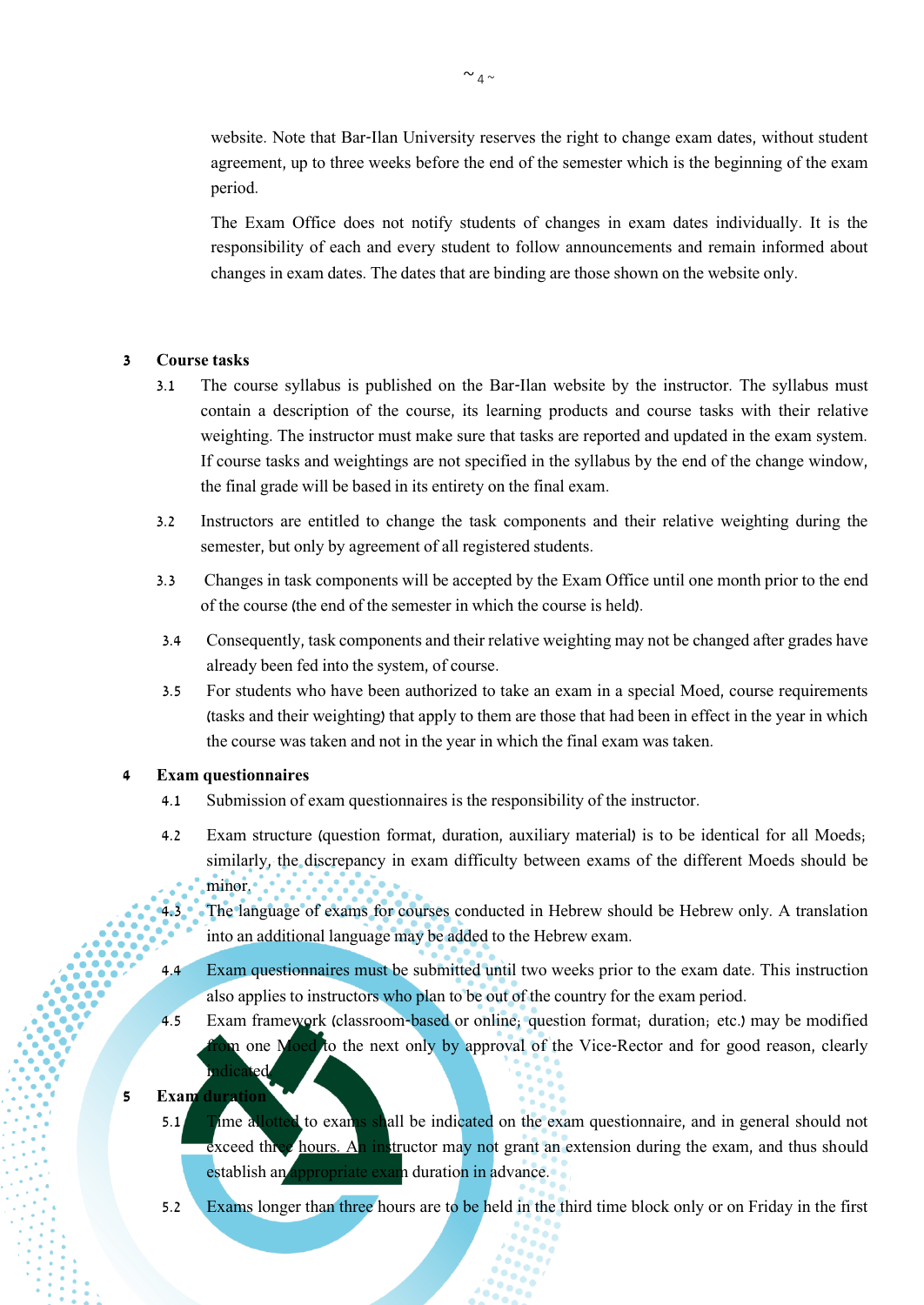time block (9:00 AM), subject to the decision of the Exam Office.

## <span id="page-4-0"></span>**6 Exam questionnaire header**

6.1 Every exam questionnaire must include an exam information header specifying the course number, course name, semester (fall or spring), Moed (Aleph, Bet or special), instructor name, auxiliary material and special instructions. The point value of each question must be indicated. If no point value is specified, all questions shall be worth the same number of points.

## <span id="page-4-1"></span>**7 Auxiliary material**

- 7.1 The instructor must specify one of the following on the exam questionnaire:
	- a. No auxiliary material of any kind is permitted.
	- b. Unrestricted use of auxiliary material is permitted.
	- c. Permitted material, printed and clearly defined, such as: a Bible without commentaries, a catalogue of judicial rulings, a source book, literary works, etc.
	- d. Auxiliary material provided in advance by the instructor to the Exam Office with the exam questionnaire (for example, a formula sheet).
- 7.2 Use of laptop computers during classroom-based exams is prohibited and is not open to instructor discretion.
- 7.3 Exams may not be taken on computers in campus computer rooms.

## <span id="page-4-2"></span>**8 Instructor attendance at exams**

- 8.1 Instructors or their representatives must visit each classroom in which their exam is held, in both Moeds, including in the "social involvement" rooms or at overlapping exams. Instructors who are in the classroom when the exam begins may not leave until 20 minutes have elapsed from exam start, unless they return once again to allow students to identify questions that require clarification after having reviewed the exam questionnaire. Instructors need not be present when the exam begins.
- 8.2 An instructor who plans to be away during the exam period must appoint a substitute with a signed certificate of authorization specifying the substitute's name and ID number, the course (name and number), year, semester and Moed. Without such authorization and valid ID, the substitute will not be permitted to substitute for the instructor and enter the classroom to answer student questions.
- 8.3 Telephone availability does not serve in any way as a substitute for being present at the exam.
- 8.4 If the instructor or representative did not appear in the exam classroom at all during the exam, in either Moed Aleph or Moed Bet, students are then entitled to request an additional special exam period (special Moed). Such a request must be submitted to the department. The exam will be held in a special Moed in the same semester.

The grade obtained in the latest Moed is the one that counts toward the final grade.

- 8.5 Note that in Moed Gimmel and other special Moeds, instructor attendance at the exam is not mandatory. However, a special Moed that was set due to absence of the instructor from the assroom in one of the regular Moeds does require presence of the instructor or their authorized epresentative.
- 8.6 If seven days prior to the Moed Bet exam no student has registered for it, the exam will be held without instructor attendance. If students have not yet obtained their Moed Aleph grades, instructor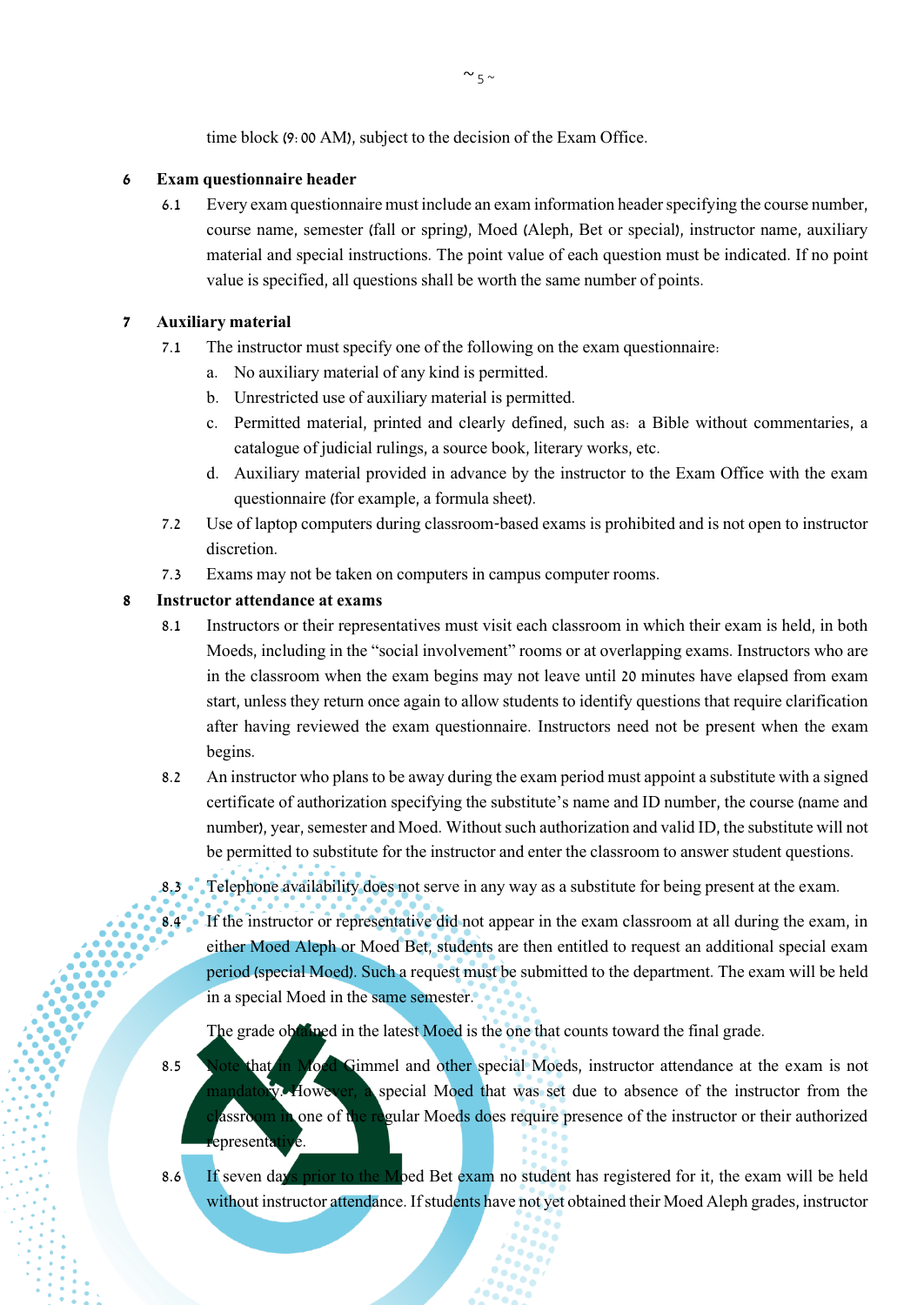attendance at the exam is required even if students did not register at least seven days prior to the exam.

8.7 In **online exams** the instructor must be available via exam chat for at least 60 minutes to answer student questions during the exam. For large classes of over 100 examinees, a teaching assistant should be made available to answer questions as well.

## <span id="page-5-0"></span>**9 Student exam rights**

- 9.1 A student who is not registered for a course may not take its exam. An individual exam schedule appears in the In-Bar portal on the Bar-Ilan website.
- 9.2 Exam classroom assignments appear on the individual exam schedule in the In-Bar portal two days prior to the scheduled exam date. The information will be sent to students via email two days before the scheduled exam date.
- 9.3 Many courses have mandatory lecture attendance. Students who do not meet attendance requirements may be banned by the instructor from course participation and restricted from taking the exam. The instructor/department must notify the student on the matter in advance, no later than the date the course ends. Students who have missed at least 80% of course lectures – shall be considered as having given notice of course withdrawal; the instructor is authorized not to grade their exam without advanced notice, even if the student came to the exam.
- 9.4 Students who have not paid their tuition will not be permitted to take exams, and must make arrangements for tuition payment prior to their exam. Student who have forgotten to bring valid ID to their exam must go to the Exam Office (Area 502 – Building 1, Room 10) or to the Services and Recruitment Center ("shema") (Area 502 – Building 19).
- 9.5 Before exams, students should verify in their exam schedules in the In-Bar portal that they are formally registered for all their courses. If they are not properly registered, students are to contact the Curriculum Planning (Talam) Office in Building 404 Room 001, or send email to tlm.office@biu.ac.il immediately.

#### <span id="page-5-1"></span>**10 Exam procedures**

- 10.1 Bar-Ilan University's disciplinary code, including disciplinary violation during exams, appears on the Academic Secretariat website. It is incumbent upon all students to read the **[disciplinary code](http://www.biu.ac.il/academic-secretary/TakMishmaatStudentim.htm)**.
- 10.2 Upon entry into the exam classroom, students should verify that their name appears on the examinee list. Proctor instructions should be heeded and appropriate rules of conduct should be observed in the course of the exam.
- 10.3 Students who are handed an exam questionnaire and then choose not to take the exam, must wait 30 minutes in the classroom, and will receive a failing grade. This policy applies to exams in every am Moed.

#### 10.4 Restroom breaks / lactating students

By policy, no restroom breaks are permitted for exams up to two hours long. Based on lest by the Student Union, however, a decision was made to retain the previous policy for a trial period, whereby a single restroom break is permitted, no earlier than 45 minutes after the exam begins, and no later than 30 minutes prior to its **official** end time. No restroom breaks will be permitted at any other time for any examinees, including those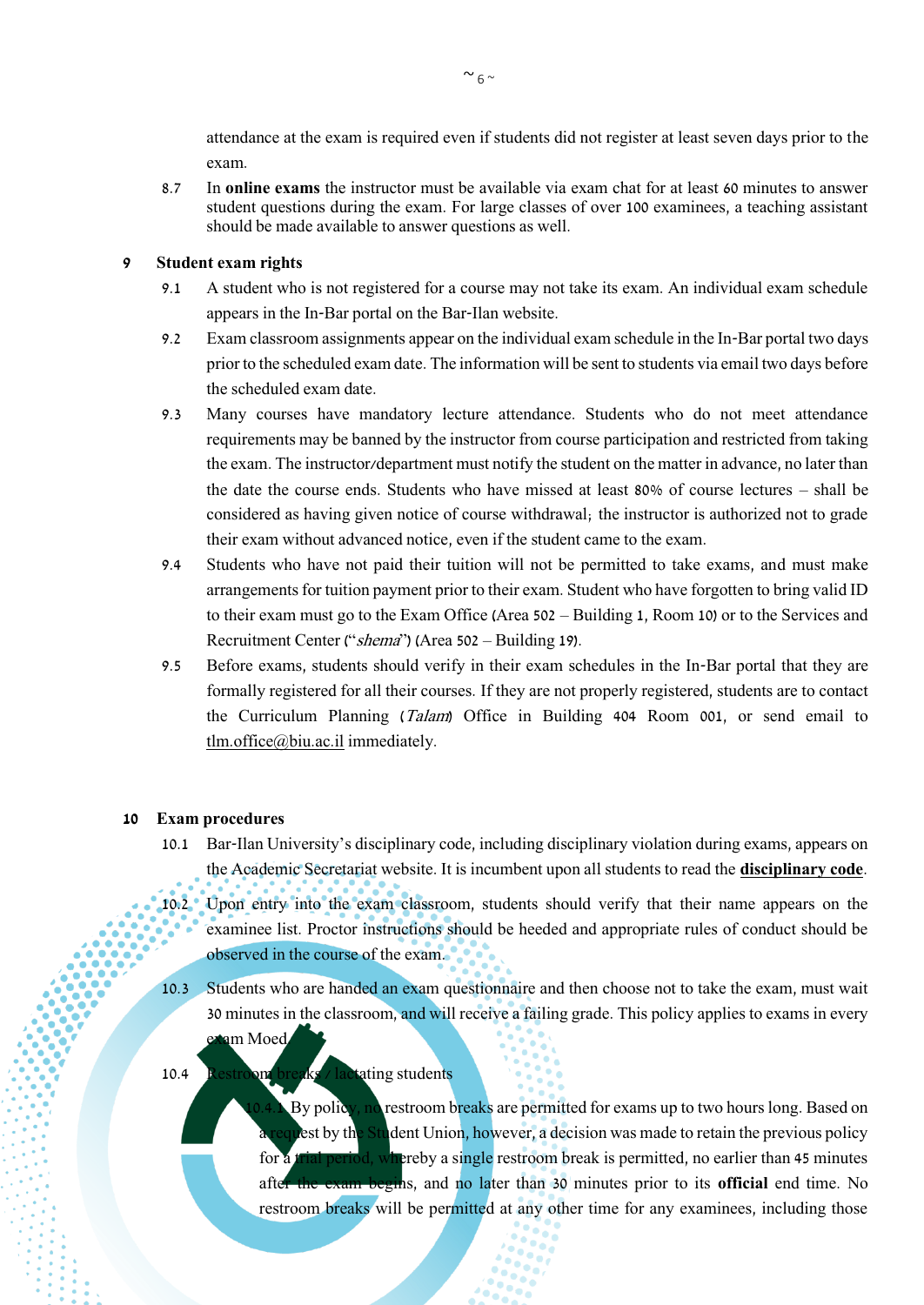eligible for extensions. Restroom breaks are permitted only when accompanied by a proctor. If cheating levels remain high as they were last year – this clause will be reinstated immediately.

- 10.4.2 Pregnant women may take restroom breaks at any time, and are eligible for an additional 15 minutes per each hour of exam duration. Such students must have a pertinent medical authorization, to be presented to the proctor before the exam.
- 10.4.3 Extension for lactating students Lactating students with infants up to the age of six months are eligible for a 20-minute extension for exams that are three hours or longer, to nurse or express during the course of the exam, provided that a request was issued for this at least five working days before the exam date. This extension is additional to any other extensions for which the student is eligible. Contact the Exam Office via the contact form, attaching a birth certificate.

The Exam Office will coordinate the student's exam location per available classrooms in that time block to make nursing or expressing possible.

For online exams, lactating students must take their exam on the Tomax platform using campus-based computers.

- 10.5 Upon entry into the exam classroom, students must turn off all of their electronic devices and place them in the front of the classroom. Holding onto any electronic devices (such as: mobile phones, beepers, smart watches, headphones or any smart devices) whether on or off, is strictly prohibited and will lead to immediate invalidation of the course. Bags and pencil cases must be left in the front of the classroom. Use of auxiliary material is permitted only in accordance with what is indicated on the exam questionnaire header subject to this policy document.
- 10.6 **Proctor roles and responsibilities** Exam proctors hold exclusive responsibility on behalf of Bar-Ilan University for proper administration of exams. Proctors are authorized to seat students wherever they deem appropriate before the exam, without need to justify it. Students and instructors are required to cooperate with them. Proctors are authorized to ask students to empty their pockets and to present their personal articles for inspection. Violation of proctor instructions is a violation of the disciplinary code and may result in filing of a complaint with the Disciplinary Committee.
- 10.7 **Disciplinary offense and exam fraud** Students suspected of having prohibited material in their possession, copying, disrupting, inappropriate conduct toward the proctors or similar actions, will be permitted to continue to take their exam. The prohibited material will be confiscated by the proctor and their personal details will be recorded. Their exam booklet will be replaced by another, If the student may continue to take the test in the new booklet. The student will be warned that if found guilty by the Disciplinary Committee, the exam will be disqualified and they will be alized accordingly. The Exam Office will hand over the student's exam booklet together with the confiscated material to the Academic Secretariat in order to file a complaint with the Disciplinary Committee. If the Disciplinary Committee finds that the suspicion was in fact a false one, the student's exam booklet will be given to the instructor for grading.
- 10.8 Students are permitted to enter the exam room with noise-reducing earplugs. The earplugs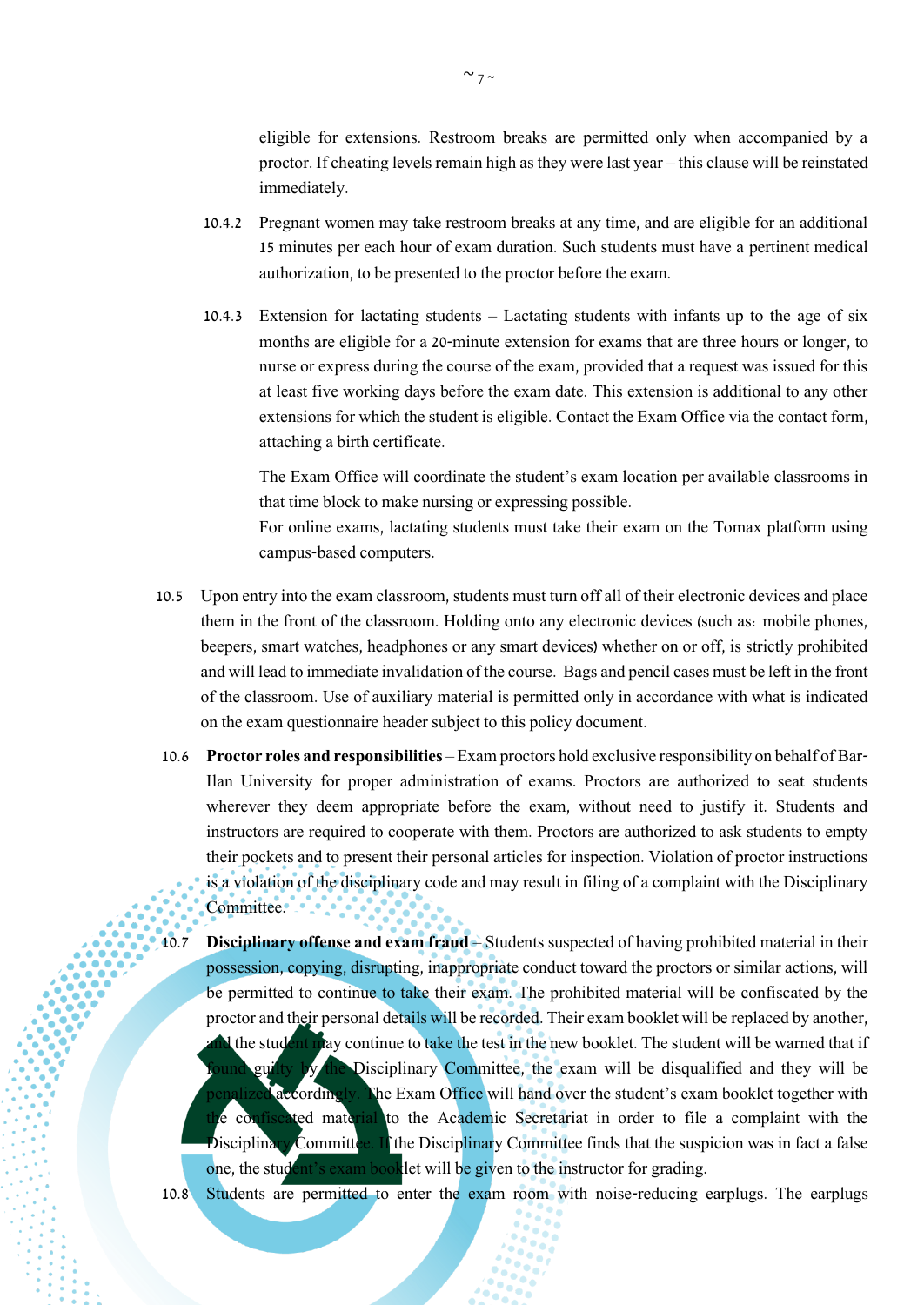permitted are ones without wires connecting them, intended for reducing noise only. Students must notify the proctors that they intend to use such earplugs, and show them to the proctors **before** the exam begins. Proctors are authorized to prohibit their use, if they suspect that they are not only a noise-reducer but also an earphone. Ear devices that cover the entire ear or ones connected by a wire may **not** be brought into the exam room. If a student violates these instructions, the proctor may file a disciplinary complaint against them.

- 10.9 Bar-Ilan is entitled to photograph or record the classroom during exams. Proctors are authorized to photograph or record students during the exam to provide evidence of a complaint filed due to a disciplinary violation.
- 10.10 **Online exams** that use the Tomax platform are to be filmed by the student, with the system producing a credibility report. These recordings serve as evidence for the Disciplinary Committee. If no disciplinary event is identified, the recordings will be deleted from the system in accordance with the privacy protection laws established in the code by authorization of Bar-Ilan's privacy protection supervisor.
- 10.11 **Cameras** The student is responsible for verifying that the front camera is directed in such a way that their face is visible during the online exam, and that the side camera, if such is required in the particular exam, is directed at the desk and computer screen.

If the cameras are not directed in accordance with instructions and/or the student sits for an extended period of time in such a way that their face or desk is not visible – this shall be considered a disciplinary violation and the chair of the Disciplinary Committee is authorized to disqualify the exam on this basis. Furthermore, the incident shall be recorded and the student's conduct in other exams will be tracked. If that pattern is found to be repeating itself, the case will be brought before the Disciplinary Committee where more severe sanctions may be imposed.

#### <span id="page-7-0"></span>**11 Special requests for online exams**

- 11.1 Submitting a request for Tomax-based exams on Bar-Ilan campus computers For online exams held remotely, students may request within a time frame determined by Bar-Ilan to be tested on campus, in accordance with conditions to be determined.
- 11.2 Requests for medical/learning disability accommodations Requests are to be submitted to the Office of Student Support and Accessibility.
	- Requests for other reasons are to be submitted as an administrative request through the In-Bar portal.

Requests are to be submitted up to one month before the start of the exam period.

**Late requests will not be considered.**

<span id="page-7-1"></span>**12 Grades**

date.

- 12.1 Instructors must submit exam grades to the Exam Office within 12 business days from the exam
- 12.2 Submission of grades for assignments

12.2.1 Assignments submitted as weekly homework must be returned (with a grade, where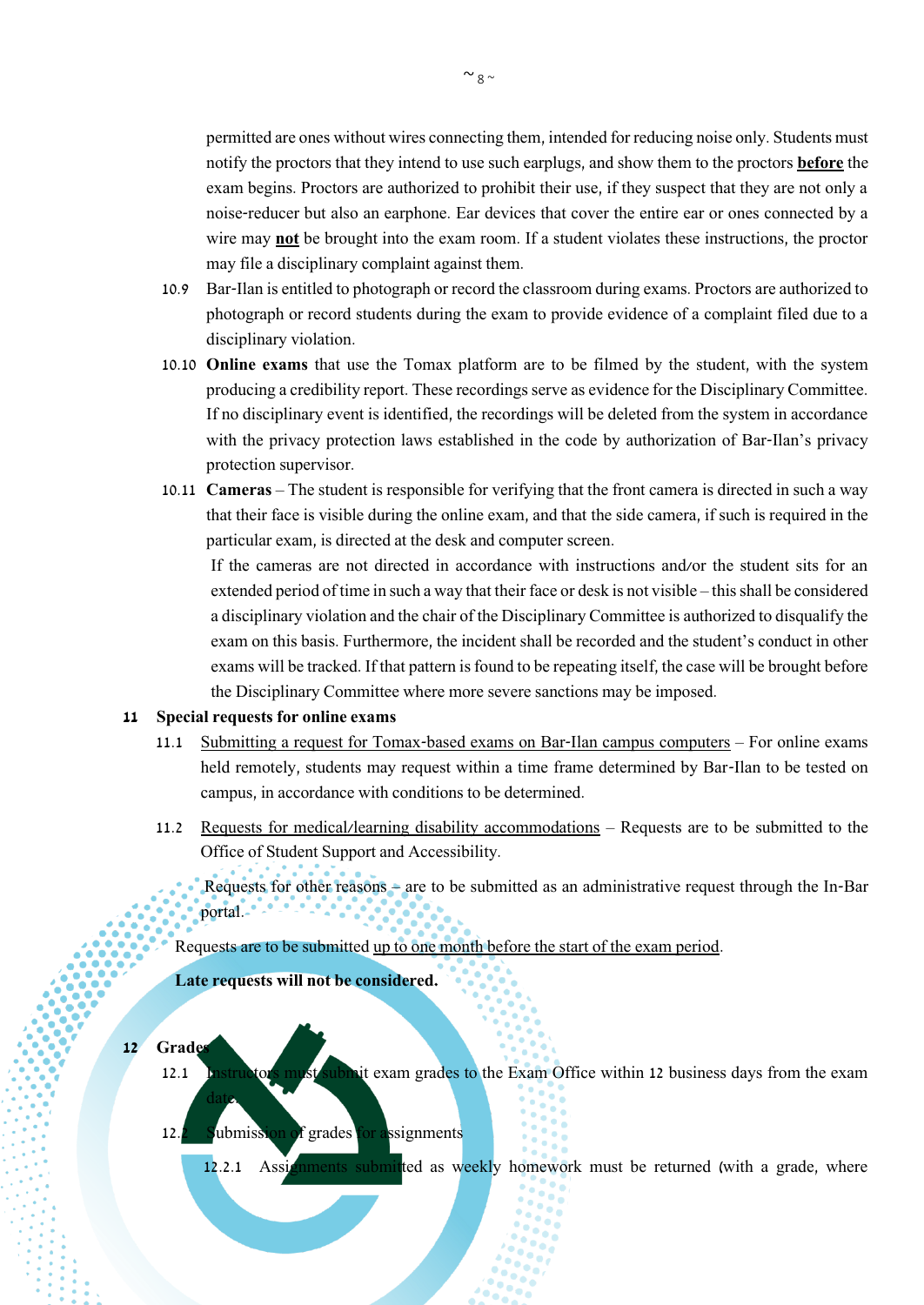relevant) up to two weeks from the date submitted.

- 12.2.2 Grades for assignments whose weighting is up to one third of the final course grade must be submitted no more than three weeks from the date the assignment was submitted.
- 12.2.3 Grades for more substantial assignments (such as ones whose weighting is 50% or more of the final grade, a final project or thesis, a seminar paper) must be submitted to the Exam Office within two months of the assignment submission deadline or two months from the last course meeting (the later of the two).
- 12.3 Determining course grade In a course that has a final exam alongside other tasks, the instructor is entitled to establish that a minimum score of 60 on the exam is required order to pass the course. In such a case, an exam grade below 60 will not be averaged with the other tasks and the student will receive a failing grade. If the instructor has made such a determination, it must stated explicitly in the course syllabus, announced explicitly to the class (preferably in writing), and reported to the Exam Office, also when submitting grades for a multiple choice exam. Note that all criteria for passing the course must be stated explicitly in the course syllabus.
- 12.4 Grade submission lateness Instructors who do not submit their Moed Aleph grades up to one week before Moed Bet, will be required to write up an additional exam questionnaire for a new Moed (to be defined in the system as "additional Moed"), whose date shall be determined by the Exam Office after the Moed Bet exam. The Moed Bet exam will be held at its usual time for students who did not take Moed Aleph. The "additional Moed" exam is intended for Moed Aleph examinees who did not receive their grades on time but had actuality failed, or would like to take an additional test for grade improvement.
- 12.5 Assignment instead of an exam
	- 12.5.1 Students receiving approval (by the Status Office or the School of Graduate Studies) to submit an assignment instead of an exam will be tested orally on their submitted assignment, and will receive a 'pass/fail' grade for it and not a numerical grade. The instructor is required to hold such an exam.
	- 12.5.2 In general, approval for an assignment instead of an exam will not be granted to a student who has already failed the exam. In very exceptional cases in which approval is granted, the student must submit the assignment, be tested on it orally, and will be given a final course grade of 60, even if the work is of high caliber.
- 12.6 Oral exams In exceptional cases an oral exam will be permitted for a single student, with approval of the dean of the faculty and the Vice-Rector or by approval of the Student Support and Accessibility unit for cases handled by that unit. The grade on an oral exam may not be appealed.
- 12.7 Assignment submission date, determining date In reporting assignment grades, the determining ignment was submitted. Erroneous date recording may incur unnecessary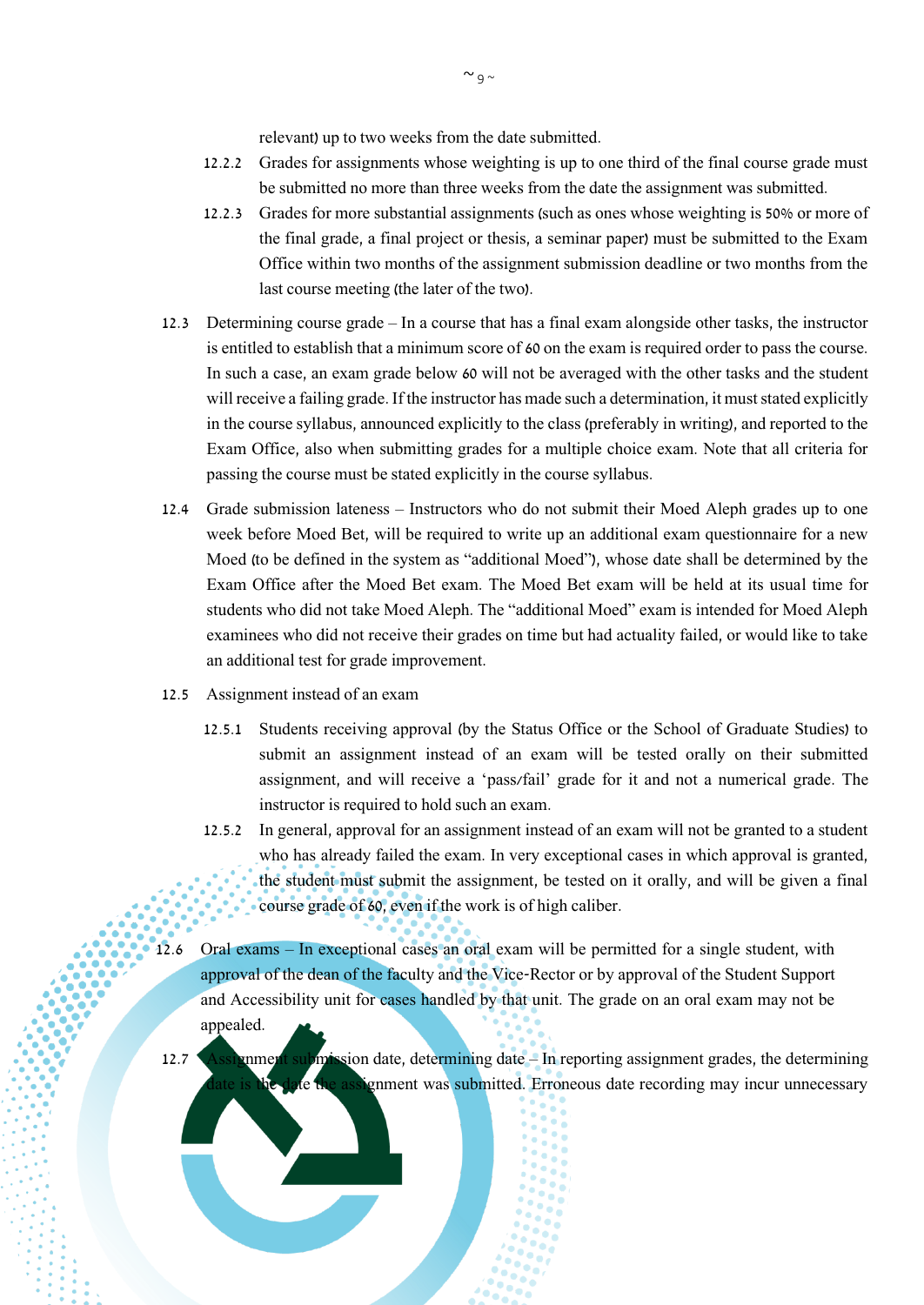tuition fees for the student and delay in grade posting in the system.

12.8 "Appeal policy" – see Section 15 below.

#### <span id="page-9-0"></span>**13 Posting of grades**

- 13.1 Grades are posted to students on the Bar-Ilan website in the **[personal area](https://dory.os.biu.ac.il/AIS/)**. Final grades are also sent via personal email. Grades are not to be posted on bulletin boards or on websites such as the course website or distance learning website.
- 13.2 Final grades may be seen by students in their **personal area** on the website.
- 13.3 If the final grade is unavailable, the grade will be marked as an "interim grade" and will not be sent via email. Only final grades are sent via email.

#### <span id="page-9-1"></span>**14 Grade distribution reports**

- 14.1 Statistical grade distribution will be shown for courses with more than 20 students, where at least 25% of the grades are already available. In such a case, the course average and standard deviation are calculated.
- 14.2 When the grade is finalized, the course is sent for statistical distribution calculation as well as ranking (student grade position relative to others).

#### <span id="page-9-2"></span>**15 Appealing exam grades**

- 15.1 Procedure for submitting an appeal for an exam grade
	- 15.1.1 Students may appeal a grade they received for an exam or an assignment, within 14 days from the date of grade posting.
	- 15.1.2 Students may appeal a grade for any exam so long as they reviewed the exam booklet or assignment prior to submission of the appeal.
	- 15.1.3 Students who wish to appeal their grade are entitled to see their exam. Exam booklets are scanned (essay exams only, not multiple choice). Scratch paper booklets are neither scanned nor retained.

Exam booklets are scanned after grading and after grades have been posted. In general, exam booklets may be viewed in the personal area on the Bar-Ilan website.

- Viewing is free of charge for all students who have paid social services fees. Attached are the [guidelines](http://stuad.biu.ac.il/node/988) on exam booklet scanning.
- 15.1.4 If an exam grade has been appealed, the instructor may choose to regrade the entire exam booklet.
- 15.1.5 If after reviewing the exam booklet a student chooses to appeal their grade, the appeal is to be submitted to the course instructor via the In-Bar portal.
- **If the instructor chooses to change the student's grade following the appeal, that modified** grade will be the student's final grade for the exam, even if it is lower than the original grade. If the grade has been lowered, the instructor must provide justification.
- 15.1.7 An exam grade change of up to ten points, inclusive, may be issued by the instructor with no further approval required. An exam grade change exceeding ten points requires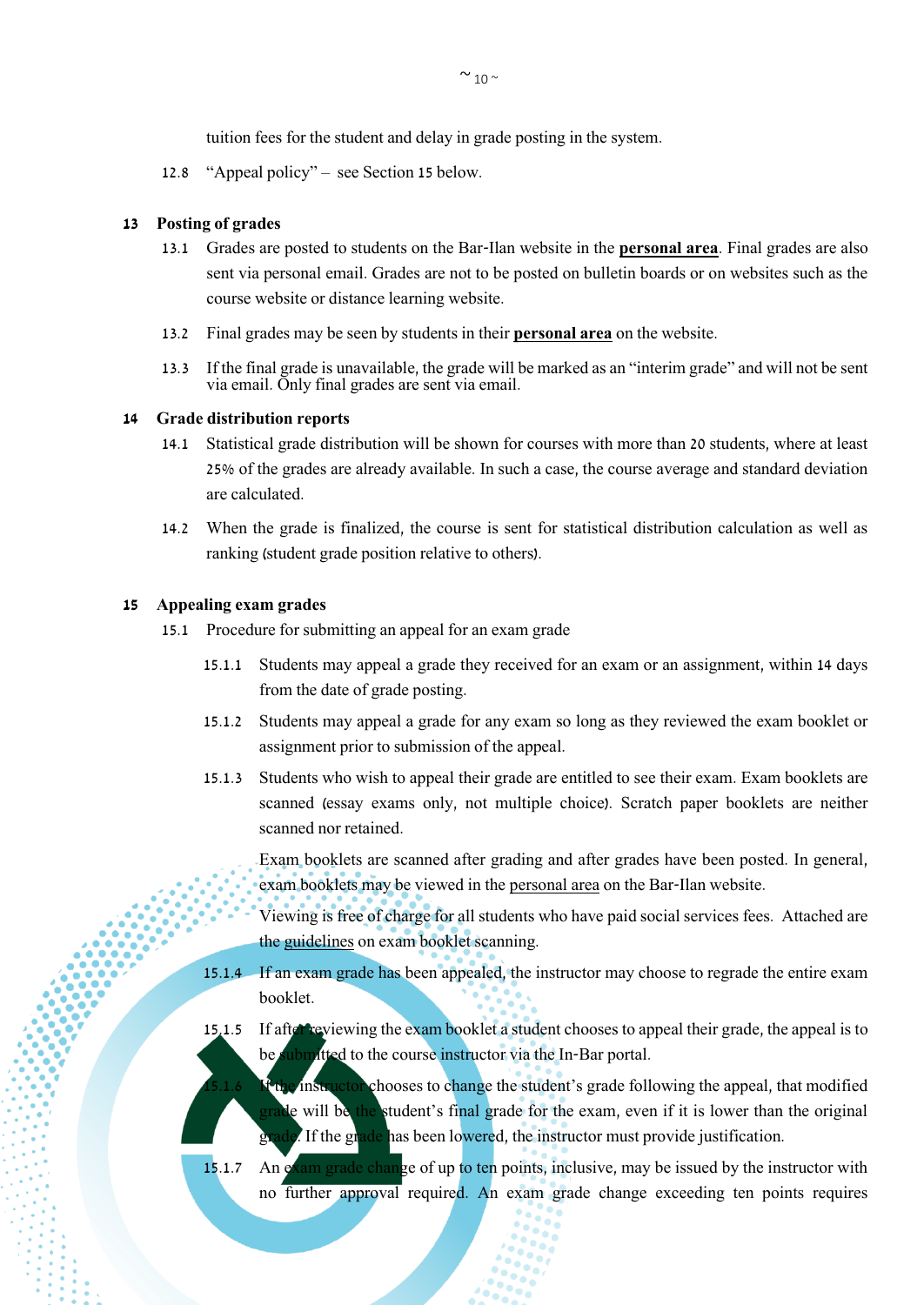approval by the course instructor and the department head.

- 15.1.8 Appeal of a grade for an assignment/exercise A grade change of up to ten points, inclusive, for an assignment  $\ell$  exercise may be issued by the instructor with no further approval required. An assignment grade change exceeding ten points requires approval by the instructor and the department head. An assignment may not be emended or improved for the purpose of obtaining a better grade after the assignment had been reviewed and graded by the instructor.
- 15.1.9 Results of an appeal are to be sent to the student within two weeks of the date of appeal submission (departmental / faculty responsibility).
- 15.1.10 In exceptional cases, when the course instructor is not willing to regrade the exam, the department head may transfer the student's appeal to another instructor, in coordination with the course instructor.
- 15.1.11 Students may also request review of the questionnaire and student answers in the case of a multiple choice exam. The instructor, however, is not required to disclose the exam questions to the student issuing the appeal. The instructor must read to the student any question answered incorrectly which the student wishes to appeal, and to explain what the correct answer is and why the student's answer was incorrect.
- 15.2 When an appeal of an exam or assignment grade is submitted, the instructor must submit a corrected grade or a well-justified explanation for rejecting the appeal, within five business days of the day following the last day for appeal submission. Appeals are handled through the course instructor / department.

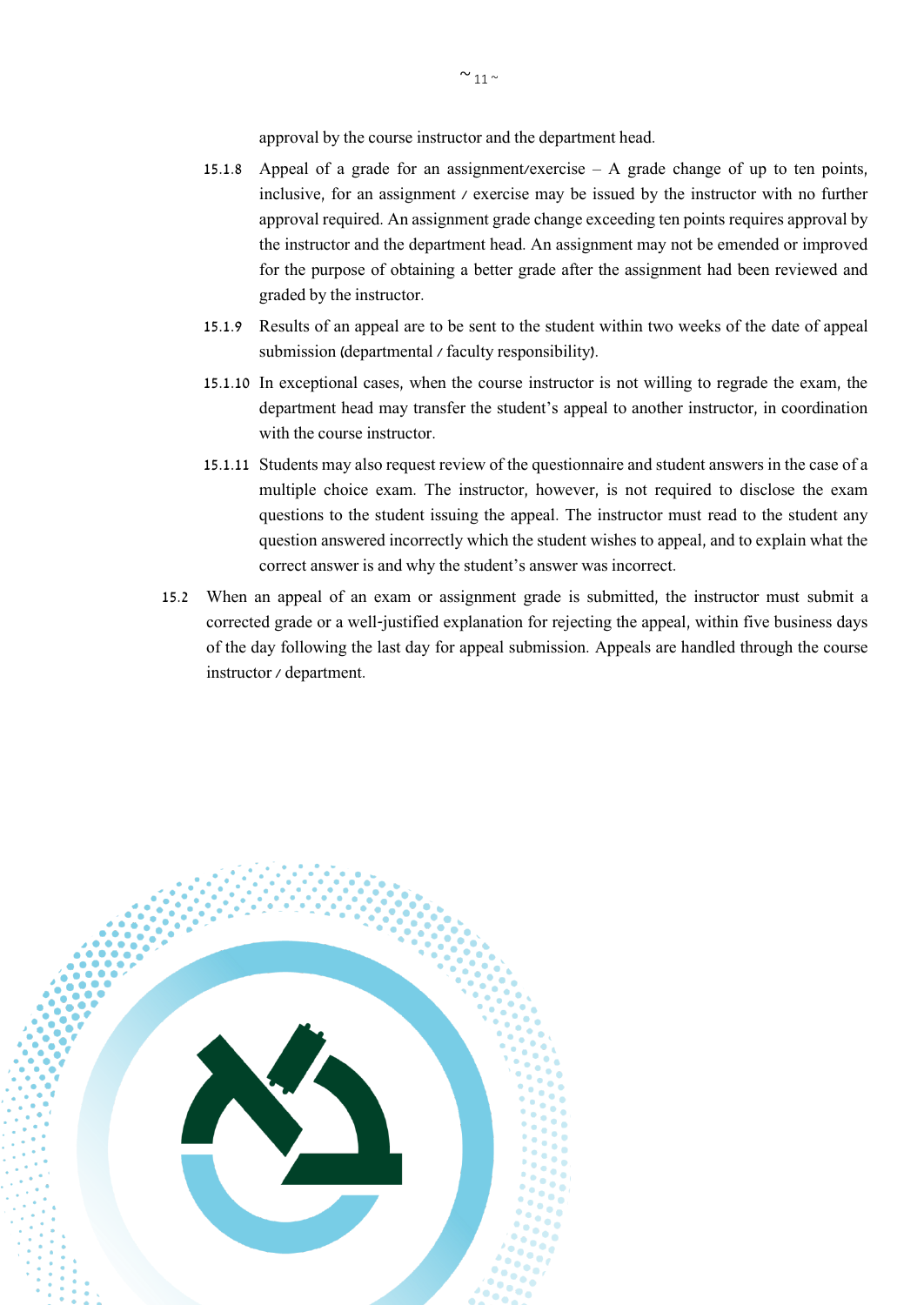#### <span id="page-11-0"></span>**16 Lost exam booklets**

- 16.1 If an exam booklet was lost before it had been graded at no fault of the student, for any reason, the following options are possible:
	- a. The student is entitled to a 'pass' grade. A 'pass' grade is not included in the grade point average. The request shall be submitted through the department.
	- b. If a 'pass' grade is not acceptable to the student, the student is entitled to request a special make-up exam, without having to wait for the examinees of the following year, but only after the Moed Bet exams are held.
- 16.2 When an exam booklet was lost **after it had been graded**, the grade cannot be appealed. In such a case, the student may choose from among the following options:
	- a. Leaving the grade as is (in such a case the student need not take any action).
	- b. Request for a 'pass' grade the request is to be submitted to the department, and the decision is in the hands of the department, which is authorized to accept or reject the request.
	- c. A request for a make-up exam. In this case the final grade on the exam will be the higher of the two. The request is to be submitted to the department. A make-up exam must be held within two months from the date of the student's request to the department.
- 16.3 The department must notify the student and forward the 'pass' grade to the department head and to the Exam Office to be entered into the system, within two weeks from the date of notification of the lost exam booklet.
- 16.4 In all the aforementioned cases, except for the one in which a grade already exists the student must work through the department to request grade arrangement as per student choice.

#### <span id="page-11-1"></span>**17 Quizzes**

#### **17.1 Moed Bet / grade improvement quiz**

- 17.1.1 For courses that hold quizzes that contribute at least 20% to the final course grade, one of the following options must be made possible:
	- a. Allow the students an option for Moed Bet.
	- b. Define the quiz as a grade-improvement quiz; that is, it will not be included in the weighted average of the final course grade if it lowers the grade, or, in the case of several quizzes throughout the course, only the best quiz grades will be included in the weighted average of the final course grade, per the number of quizzes determined and announced by the instructor in advance.

## **17.2 Student exam rights**

17.2.1 A student who is not registered for a course may not take its quiz.

## **17.3 Quiz dates**

17.3.1 Quiz dates shall be specified in the syllabus or on the course website on the Moodle platform at the beginning of the semester, subject to student schedules. If quiz dates are